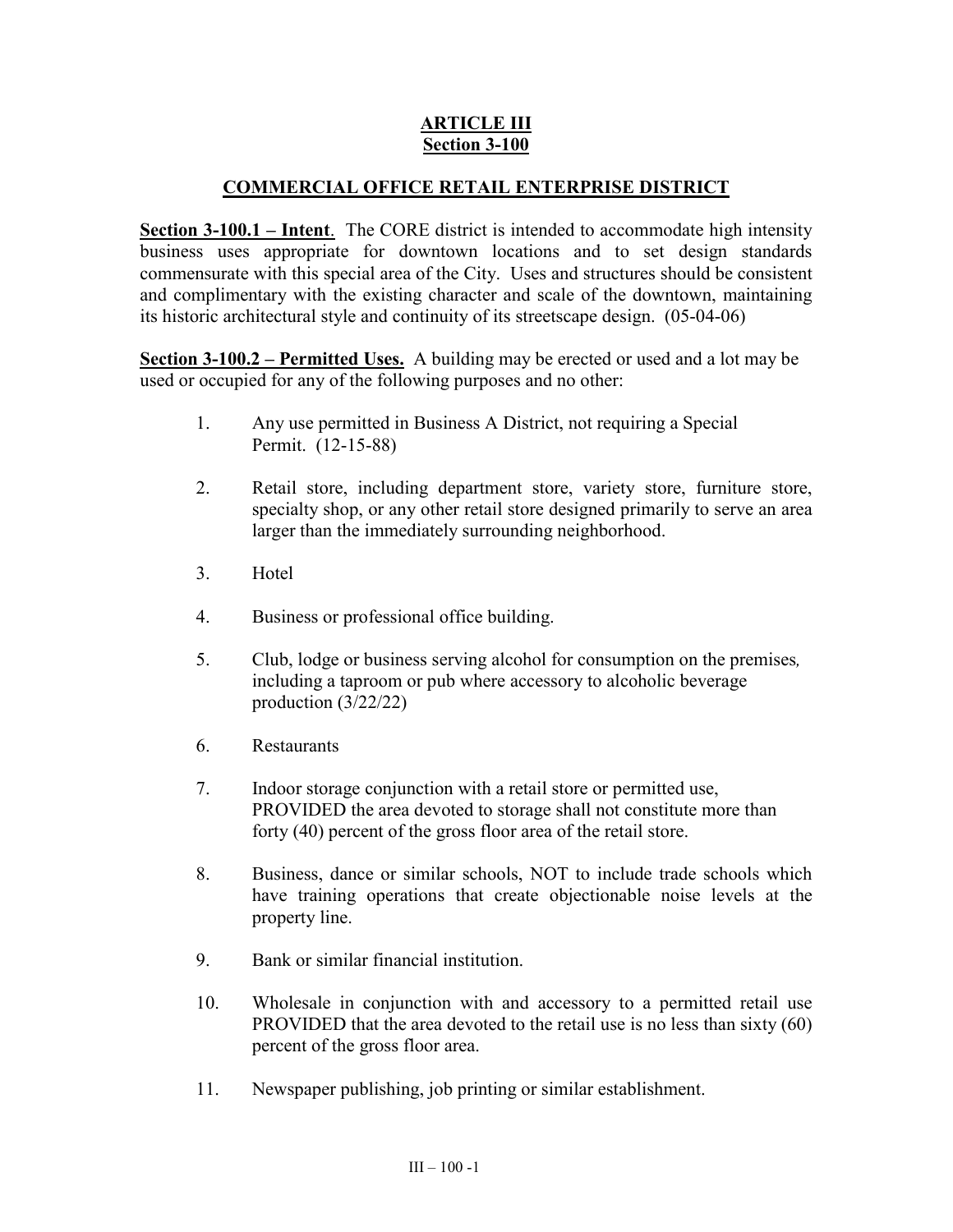- 12. Parking or passenger transit facilities, but excluding the storage of any commercial motor vehicle having a gross vehicle weight rating in excess of 14,000 lbs. (5/14/15)
- 13. Deleted in its entirety (11/07/96)
- 14. Accessory uses on the same lot with and customarily incidental to any of the above permitted uses.
- 15. All necessary utility lines for meet the requirements of 3-130.2.21. (12/03/09)
- 16. Home Occupation (see Section 5-100.1) (07/01/10)

**Section 3-100.3 – Special Permit Uses.** The following uses shall require a special permit from the designated authority:

- 1. Buildings containing three (3) or more residential dwelling units in addition to non-residential uses, provided such uses are otherwise described in Section 3-100.2 or 3-100.3 (Planning Board) (12/6/2012)
- 2. Deleted 5-04-06 and Reserved for future use.
- 3. Pet kennels and veterinary hospital. (Planning Board)
- 4. Theater, hall, club and other indoor places of amusement or assembly. (Planning Board) (3/4/19)
- 5. Conversion of a portion of an existing building to residential uses provided that no ground floor area be used for residential purposes, and parking is addressed in accordance with Section 3-100.5(3). (Board of Appeals) (12/6/2012)
- 6. Buildings used for commercial and business purposes with a total ground floor area larger than fifteen hundred (1,500) square feet. (Planning Board). This rule shall apply to both new construction and alterations to existing structures.
- 7. Multi-family dwelling or apartment house provided that all required parking be physically provided. (Planning Board) (12/6/2012)
- 8. Any proposed use that will discharge a cumulative total of more then 25,000 gallons per day of waste into the city's sanitary sewer system, or any use categorized as a Significant Industrial User (SIU). This shall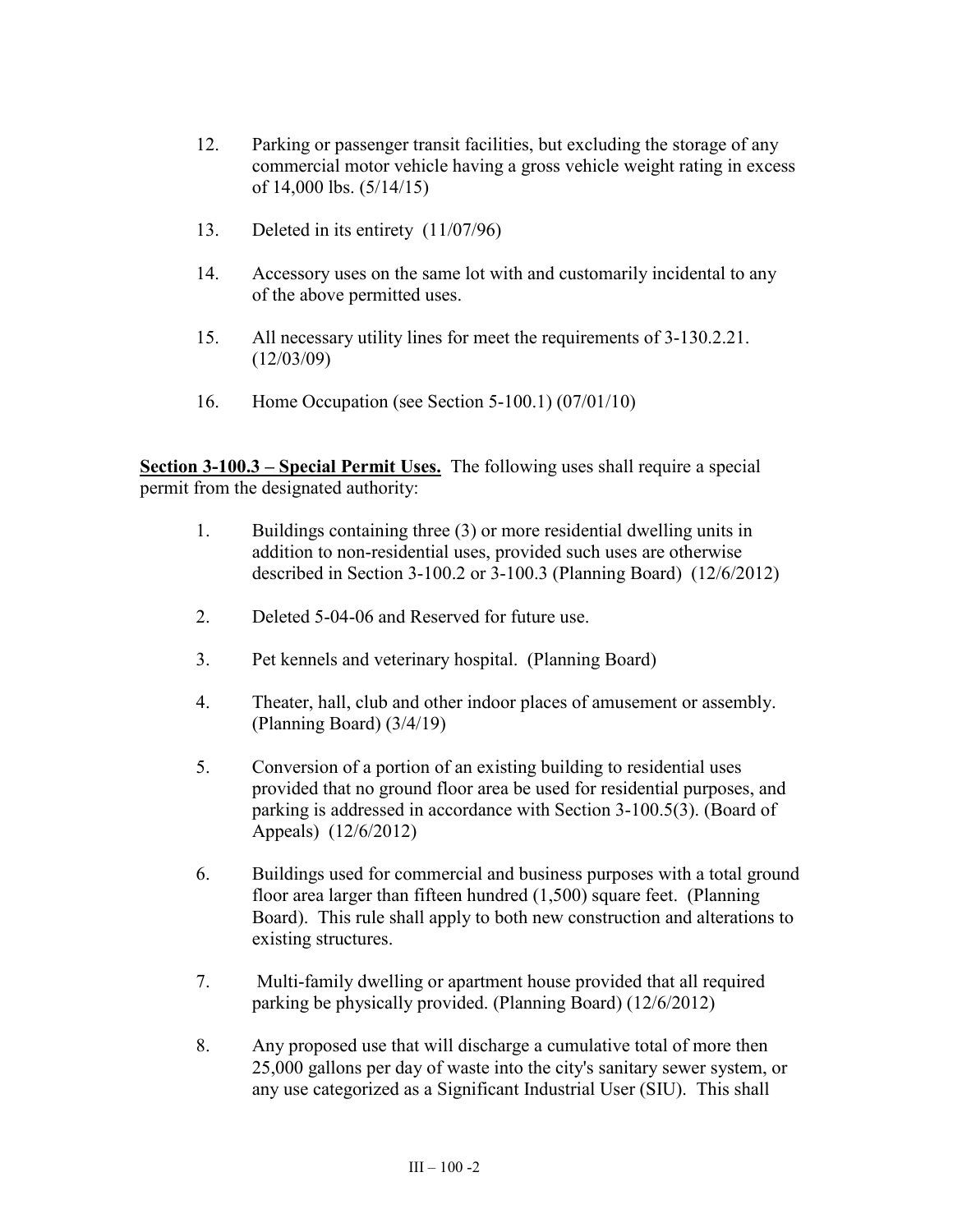apply to both new uses and to any alteration, extension or expansion of an existing use which would result in a cumulative total of more than 25,000 gallons per day of waste being discharged into the city's sanitary sewer system, or any use categorized as a Significant Industrial User (SIU). (Planning Board) (01/19/06)

9. Home Based Business (See Section 5-100.1) (07/01/10)

## **Section 3-100.4 – Area and Height Regulations.**

- 1. Building Area. Not more than ninety-five (95) percent of the area of each lot may be occupied by buildings. EXCEPT in the case of a building used in whole or in part for residential purposes, in which case not more than ninety (90) percent of each lot may be occupied by buildings.
- 2. Density. Every building used in whole or in part for residential purposes shall contain not more than one hundred fifty (150) dwelling units per acre.
- 3. Yards. None required. The minimum front yard setback is zero (0) feet, and the maximum front yard setback is five (5) feet. (05-04-06)
- 4. Height. No buildings or structures shall exceed a maximum height of seventy-five (75) feet. No buildings or structures shall have a minimum height of less than thirty-five feet (35) feet. For buildings or structures located within the designated Airport Landing Zone, the maximum height will be whichever is the most restrictively regulated. (05-04-06)
- 5. The Planning Board may issue a Special Permit permitting heights higher or lower, and setbacks in excess of the maximum permitted, where they specifically find that such changes would result in a better project and still be consistent with and maintain the Intent of the CORE District. (05-04- 06)

### **Section 3-100.5 – Special Regulations for Residential Uses.**

- 1. Within any building containing both residential and non-residential uses, no floor area within one story of street level shall be used for residential purposes. (12/6/2012)
- 2. There shall be provided on the lot at least fifty (50) square feet of landscaped usable open space for each dwelling unit, except in the case of existing buildings where this provision shall apply only to the maximum extent practicable. Such usable open space may be provided on the ground or a balcony or on the roof of a structure, provided it is accessible to all residents of the building. (12/6/2012)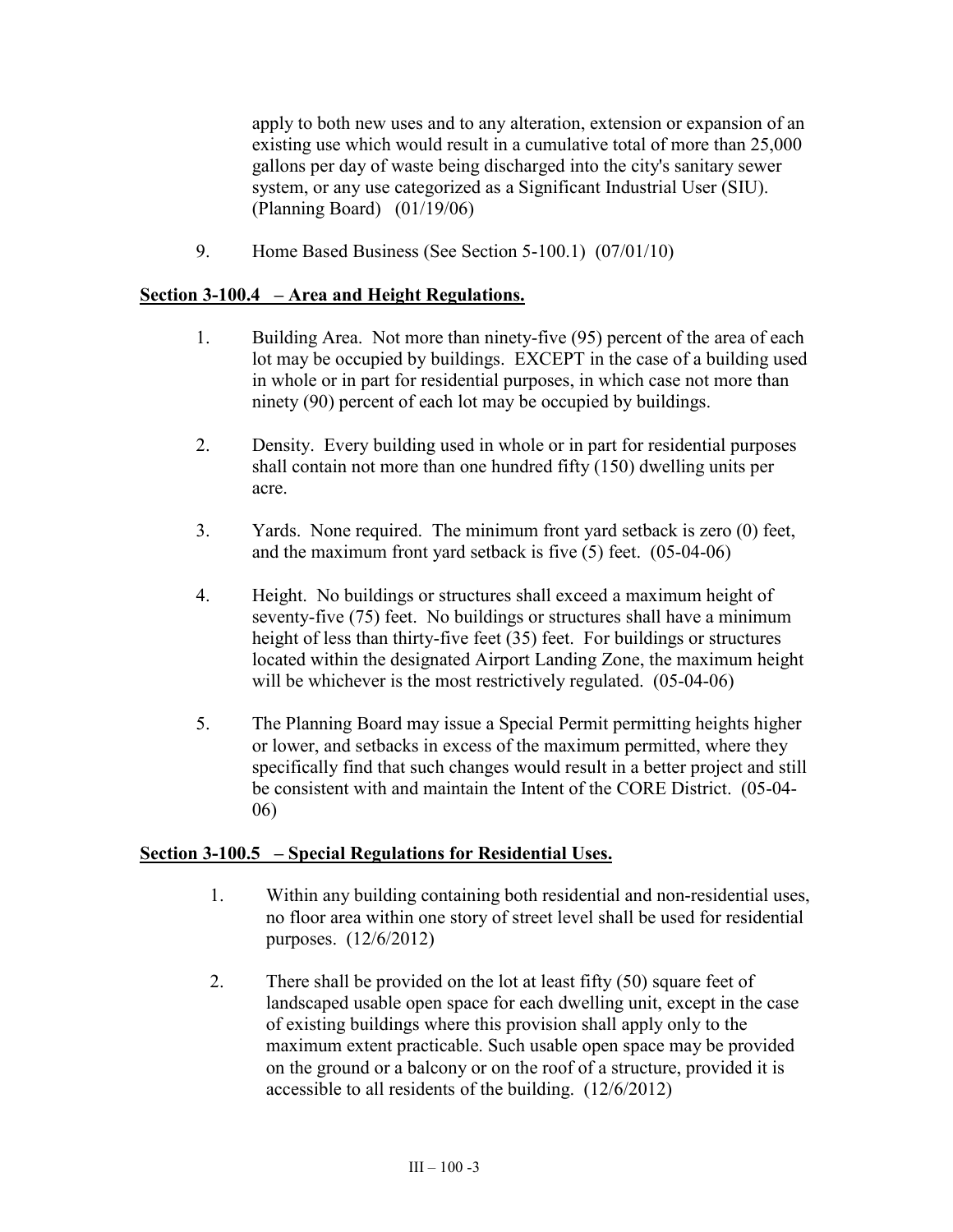- 3. Parking Requirements (12/6/2012)
	- a. Recognizing the space limitations and alternative transportation methods available to residents in the CORE district, a minimum of 1.0 off-street parking space per dwelling unit shall be provided. (12/6/2012)
	- b. Notwithstanding 3(a) above, and where not otherwise indicated in this Article, a payment of \$2,500.00 for each of the required parking spaces not provided into a municipal fund dedicated to addressing the parking demand in the CORE District shall be allowed by right to satisfy zoning requirements. (12/6/2012)
	- c. Fees paid to the City, in lieu of providing some or all of the required parking spaces shall be deposited into the municipal fund and shall be used solely for expenses related to adding parking spaces, improving the utilization of existing parking spaces or reducing parking demands, but not for maintenance costs. Any requests to appropriate funds from this account shall be filed with the City Council and shall then be referred to the Off Street Parking Commission, which shall have 45 days to forward their comments and recommendations to City Council before a vote of the appropriation may be taken. (12/6/2012)

Notwithstanding the previous paragraph, the City Council may elect by the establishment of a separate ordinance to designate any funds collected under this section to the Off-Street Parking Revolving Account, and may establish limits on individual expenditures and total fund balances allowed in the Off-Street Parking Revolving Account at any given time. (11/20/2013)

- d. Nothing in this section shall prevent the use of shared or off-site parking to satisfy the parking requirement nor relieve compliance with other parking provisions, as described in Article VII, except that a municipally-owned or operated parking facility may not be used to satisfy parking requirements for residential uses in the CORE district. (12/6/2012)
- e. In order to restore the and maintain the continuity of the streetscape facade of the CORE District, the addition of a second story to an existing single story building shall not require the provision of additional parking or a payment into the dedicated municipal parking fund as required by this section. (12/6/2012)
- 4. All projects are subject to the requirements of Site Plan Approval Section (Article VI)